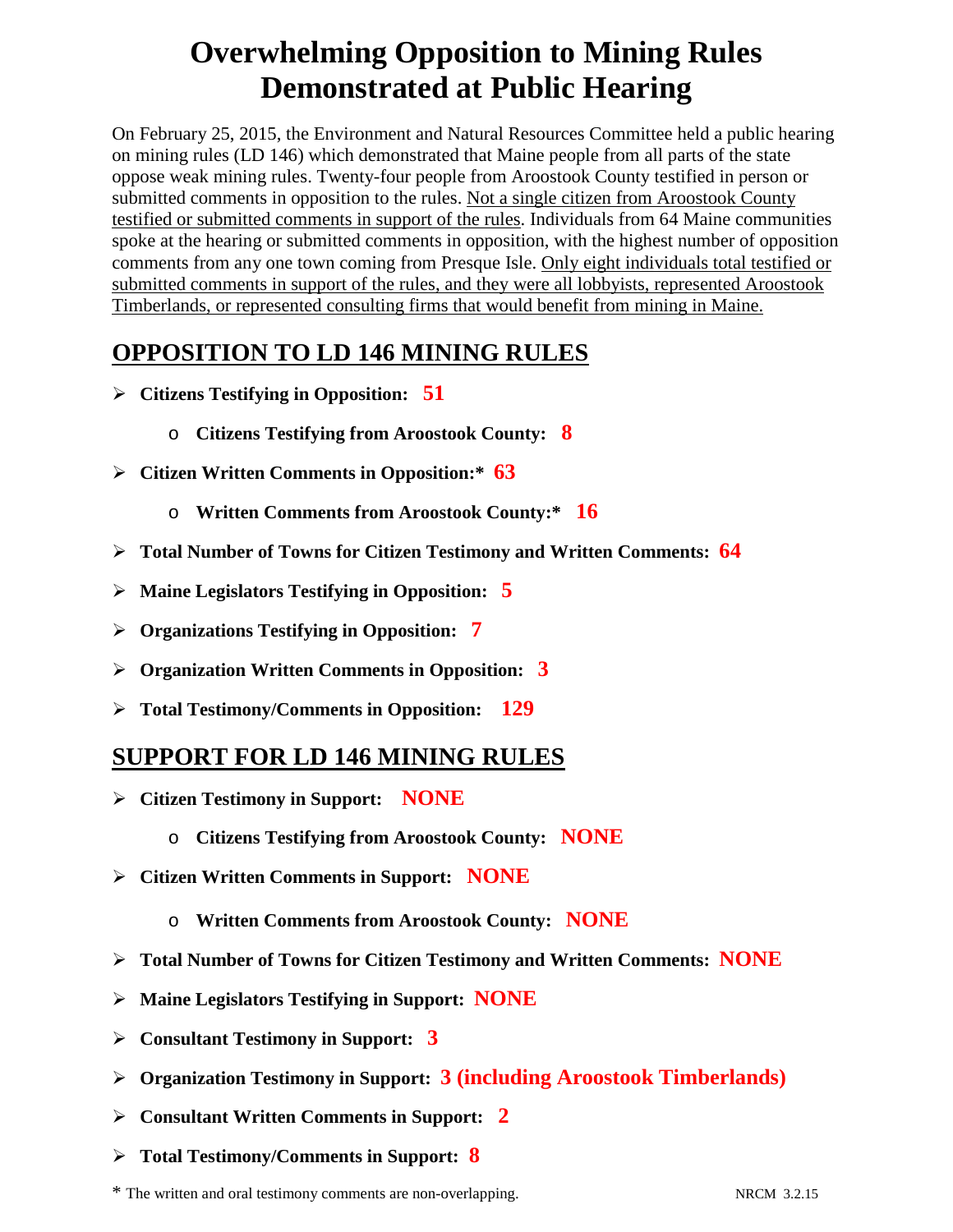| <b>CITIZEN TESTIMONY IN OPPOSITION TO LD 146 (51)</b> |                       |                       |               |
|-------------------------------------------------------|-----------------------|-----------------------|---------------|
| <b>Fname</b>                                          | Lname                 | <b>Town</b>           | AROOSTOOK CO. |
| Don                                                   | Abbott                | Camden                |               |
| Harry                                                 | Ackerman              | Harmony               |               |
| Randel                                                | Agrella               | <b>Fort Fairfield</b> | Α             |
| Betsy                                                 | <b>Bishop Terrell</b> | Carr Pond             | A             |
| Alice                                                 | Bolstridge            | Presque Isle          | A             |
| Carol                                                 | Boothrogd             | Dover-Foxcroft        |               |
| Doug                                                  | Bowen                 | Porter                |               |
| Liam                                                  | <b>Burnell</b>        | Whitefield            |               |
| <b>Brownie</b>                                        | Carson                | Harpswell             |               |
| Dennis                                                | Chinois               | Bangor                |               |
| Alan                                                  | Clements              | Charleston            |               |
| Peter                                                 | Crockett              | Argyle Township       |               |
| Christine                                             | Daglieri              | Greene                |               |
| Roger                                                 | David                 | Dresden               |               |
| Sam                                                   | Day                   | Hallowell             |               |
| Jane                                                  | Edwards               | Winslow               |               |
| Charles                                               | Fitzgerald            | Dover-Foxcroft        |               |
| Neil                                                  | Gallagher             | <b>Bunswick</b>       |               |
| Peter                                                 | Garrett               | Winslow               |               |
| Carl                                                  | Gerecky               | Orneville             |               |
| Jim                                                   | Gerritson             | Township D Range 2    | A             |
| lan                                                   | Glass                 | Portland              |               |
| Nany                                                  | Hathaway              | Surry                 |               |
| Steven                                                | Heinz                 | Cumberland            |               |
| Jim                                                   | Hynson                | Pittston              |               |
| Peter                                                 | Kallin**              | Rome                  |               |
| Elery                                                 | Keene                 | Winslow               |               |
| Lew                                                   | Kingsbury             | Pittston              |               |
| Bob                                                   | Klotz                 | South Portland        |               |
| Sarah                                                 | LaChance              | Cape Porpois          |               |
| Hillary                                               | Lister                | Athens                |               |
| Susan                                                 | MacKenzie             | Waterville            |               |
| Gale                                                  | Maynard               | Woodland              | Α             |
| John                                                  | McIntyre              | Easton                | Α             |
| Regine                                                | McIntyre              | Easton                | Α             |
| Diane                                                 | Messer                | Liberty               |               |
| David                                                 | Miller                | Portland              |               |
| Sidney                                                | Mitchell              | Dover-Foxcroft        |               |
| Roger                                                 | Morrison              | Charleston            |               |
| Shelly                                                | Mountain              | Mapleton              | Α             |
| Tony                                                  | Owens                 | Cape Elizabeth        |               |
| Sidney                                                | Quarrier              | Appleton              |               |
| Lucy                                                  | Quimby                | Bangor                |               |
| Bill                                                  | Richards              | Augusta               |               |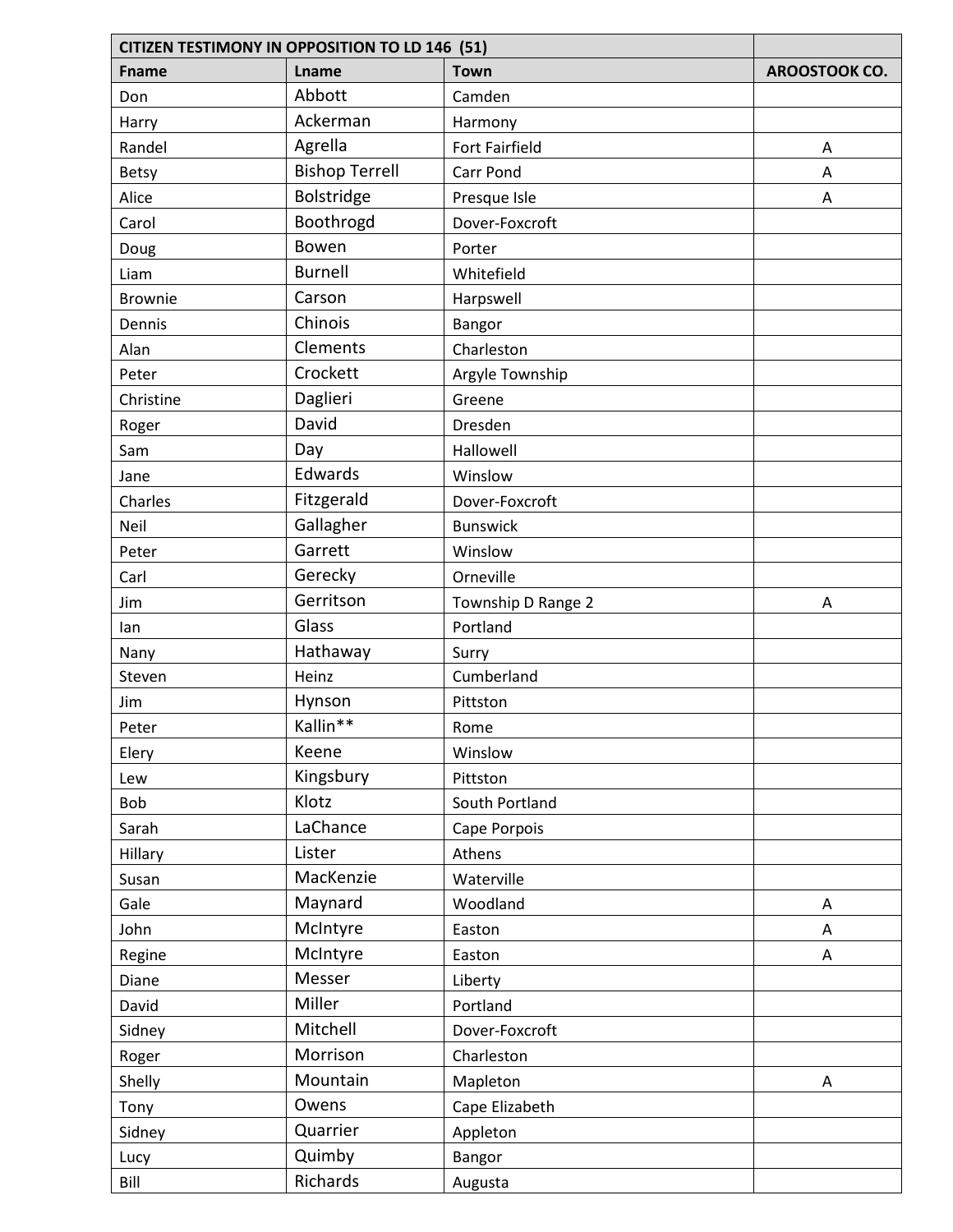| Peggy               | Schuller                                                     | Edgecomb                        |   |
|---------------------|--------------------------------------------------------------|---------------------------------|---|
| Christoper          | Sewell                                                       | Phippsburg                      |   |
| George              | Smith                                                        | Mount Vernon                    |   |
| David               | Sokowitz                                                     | Portland                        |   |
| Shri                | Verrill                                                      | Portland                        |   |
| Michael             | Verville                                                     | <b>Brunswick</b>                |   |
| David               | Wood                                                         | Hallowell                       |   |
|                     |                                                              |                                 |   |
|                     | LEGISLATOR TESTIMONY IN OPPOSITION TO LD 146 (5)             |                                 |   |
| Rep. Henry          | Bear                                                         |                                 |   |
| Rep. Ralph          | Chapman                                                      |                                 |   |
| Rep. Janice         | Cooper                                                       |                                 |   |
| Sen. Geoff          | Gratwick                                                     |                                 |   |
| Sen. Chris          | Johnson                                                      |                                 |   |
|                     | <b>CITIZEN WRITTEN COMMENTS IN OPPOSITION TO LD 146 (63)</b> |                                 |   |
| Darrell and Lorette | Adams                                                        | Mars Hill                       | A |
| Krisanne            | <b>Baker</b>                                                 | Woldoboro                       |   |
| Lawrence            | <b>Bastian</b>                                               | New Gloucester                  |   |
| Siri                | Beckman                                                      | Stonington                      |   |
| Gary                | Boone                                                        | Presque Isle                    | Α |
| Lindsey             | Newland Bowker                                               | Stonington                      |   |
| Anne                | <b>Burt</b>                                                  | Edgecomb                        |   |
| Andy                | Cadot                                                        | Portland                        |   |
| Janet               | Carpenter                                                    | Penobscot                       |   |
| <b>Brenda</b>       | Commander                                                    | Chief, Houlton Maliseet Indians | A |
| Geraldine           | Cross                                                        | Bangor                          |   |
| Larry               | Dansinger                                                    | Monroe                          |   |
| Shirley             | Davis                                                        | Orono                           |   |
| Mary Beth           | DiMarco                                                      | Houlton                         | A |
| Mary-Therese        | Duffy                                                        |                                 |   |
| Julianne            | Forbes                                                       | North Bridgton                  |   |
| David               | Foster                                                       |                                 |   |
| Michelle            | Fournier                                                     | North Yarmouth                  |   |
| Ward                | Gero                                                         | Presque Isle                    | Α |
| Marcia              | Girouard                                                     | Orono                           |   |
| Martha              | Goodale                                                      | Westbrook                       |   |
| Carol               | Gorecki                                                      | Orneville TWP                   |   |
| John                | Graves                                                       | Presque Isle                    | A |
| Leda Beth           | Gray                                                         | <b>Blue Hill</b>                |   |
| John                | Greenman                                                     | Orland                          |   |
| Julie               | Hamilton                                                     | Monroe                          |   |
| Daniel              | Harris                                                       | Winthrop                        |   |
| Sarah               | Harvey                                                       |                                 |   |
| Sandra              | Hayes                                                        | <b>Maliseet Indians</b>         | Α |
| <b>Brian</b>        | Hirst                                                        | Harpswell                       |   |
| Don                 | Holmes                                                       | Sedgewick                       |   |
| Nancy               | Hoop                                                         | Kittery                         |   |
| Sigrid              | Houltette                                                    | Westmanland (Aroostook)         | Α |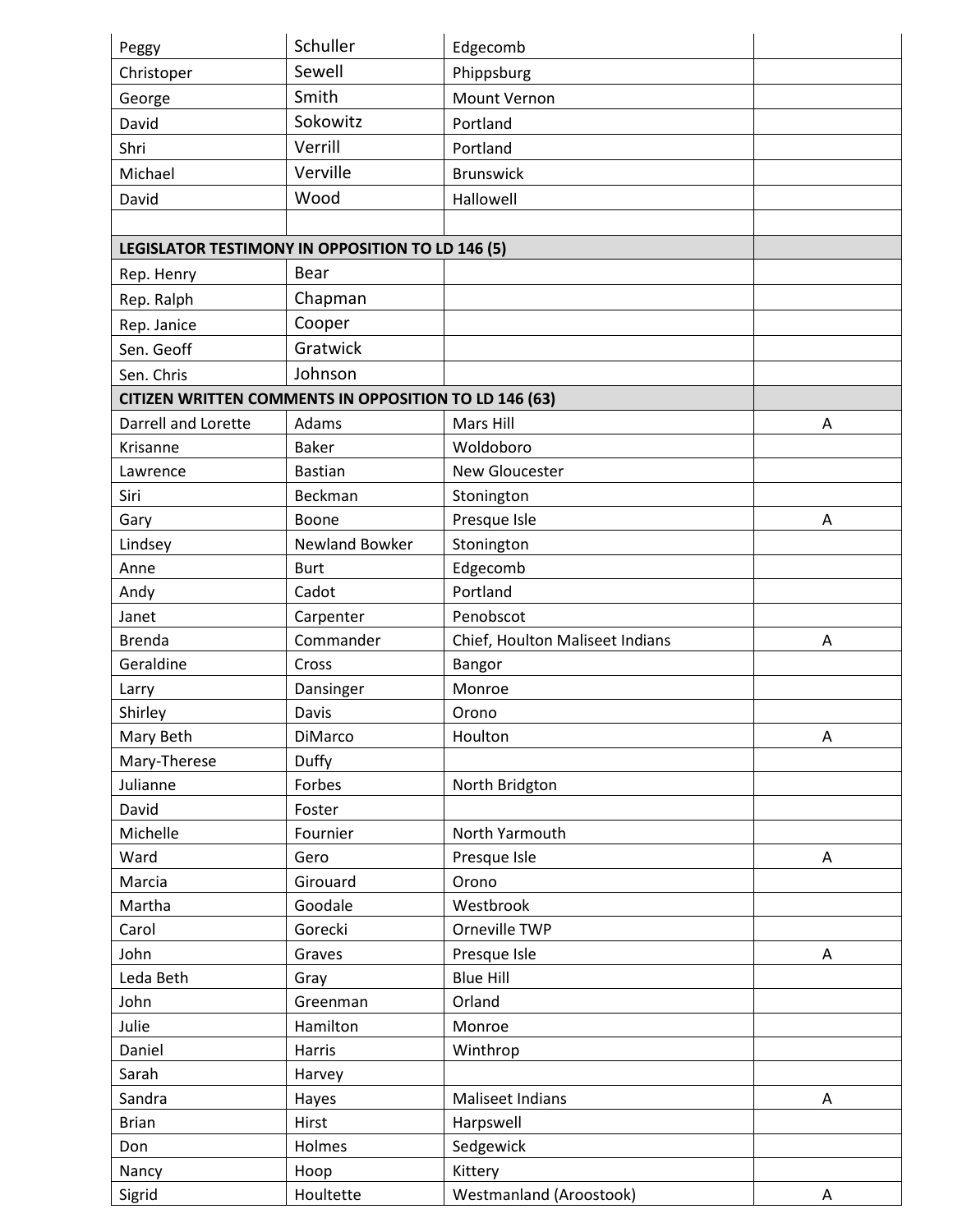| Pauline                                                   | Hunneman       | Freeport                                                         |   |
|-----------------------------------------------------------|----------------|------------------------------------------------------------------|---|
| Fred                                                      | Kircheis       |                                                                  |   |
| Stephen                                                   | Martin         |                                                                  |   |
| Ulli                                                      | Matheson       | Westmanland (Aroostook)                                          | Α |
| Michael                                                   | Maynard        |                                                                  |   |
| Gary                                                      | McGrane        | Jay                                                              |   |
| McPherson                                                 | Beth           | Damariscotta                                                     |   |
| Jim                                                       | Melloh         | South Portland                                                   |   |
| Stephen                                                   | Miller         | Westmanland (Aroostook)                                          | A |
| Abi                                                       | Morrison       | Charleston (Penobscot)                                           |   |
| Jon                                                       | Olsen          | Jefferson                                                        |   |
| Parker                                                    | Beedy          | Camden                                                           |   |
| Arla                                                      | Patch          | <b>Bryant Pond</b>                                               |   |
| Darlene                                                   | Perle          |                                                                  |   |
| Sr. Patricia                                              | Pora           |                                                                  |   |
| Bonnie                                                    | Preston        | <b>Blue Hill</b>                                                 |   |
| Linda                                                     | Raymond        | Maliseet Indian Tribal Council                                   | Α |
| Howard                                                    | Reben          | Portland                                                         |   |
| Kathy                                                     | Scott          | Mercer                                                           |   |
| Alice                                                     | Shephard       | Presque Isle                                                     | Α |
| Pauline                                                   | Sheridan       | Northport                                                        |   |
| Tony                                                      | Sousa          | Hallowell                                                        |   |
| Rebecca                                                   | Stanley        | Monmouth                                                         |   |
| Matthew                                                   | Streeter       | Ocean Park                                                       |   |
| Wayne                                                     | Sweetser       | Presque Isle                                                     | Α |
| Richard                                                   | Thomas         | Waterville                                                       |   |
| M.S.                                                      | Tupper         |                                                                  |   |
| Francine                                                  | Wickes         |                                                                  |   |
| <b>Bonnie</b>                                             | Wood           | Presque Isle                                                     | A |
| Stephen                                                   | Wood           | Presque Isle                                                     | Α |
| Sandra                                                    | Wright         | Mt. Vernon                                                       |   |
|                                                           |                |                                                                  |   |
| <b>ORGANIZATION TESTIMONY IN OPPOSITION TO LD 146 (7)</b> |                |                                                                  |   |
| Tom                                                       | Abello         | The Nature Conservancy                                           |   |
| <b>Nick</b>                                               | <b>Bennett</b> | <b>NRCM</b>                                                      |   |
| Landis                                                    | Hudson         | <b>Maine Rivers</b>                                              |   |
| Kaitlyn                                                   | <b>Bernard</b> | Maine AMC                                                        |   |
| Jeff                                                      | Reardon        | <b>Trout Unlimited</b>                                           |   |
| Chris                                                     | Buchanan       | Defending Water for Life                                         |   |
| <b>Beth</b>                                               | Ahearn         | <b>Environmental Priorities Coalition</b>                        |   |
|                                                           |                |                                                                  |   |
|                                                           |                | <b>ORGANIZATION WRITTEN COMMENTS IN OPPOSITION TO LD 146 (3)</b> |   |
| Glen                                                      | <b>Brand</b>   | Sierra Club                                                      |   |
| Chief Brenda                                              | Commander      | <b>Houlton Band of Maliseet Indians</b>                          | Α |
| Jym                                                       | St. Pierre     | RESTORE: The North Woods                                         |   |
|                                                           |                |                                                                  |   |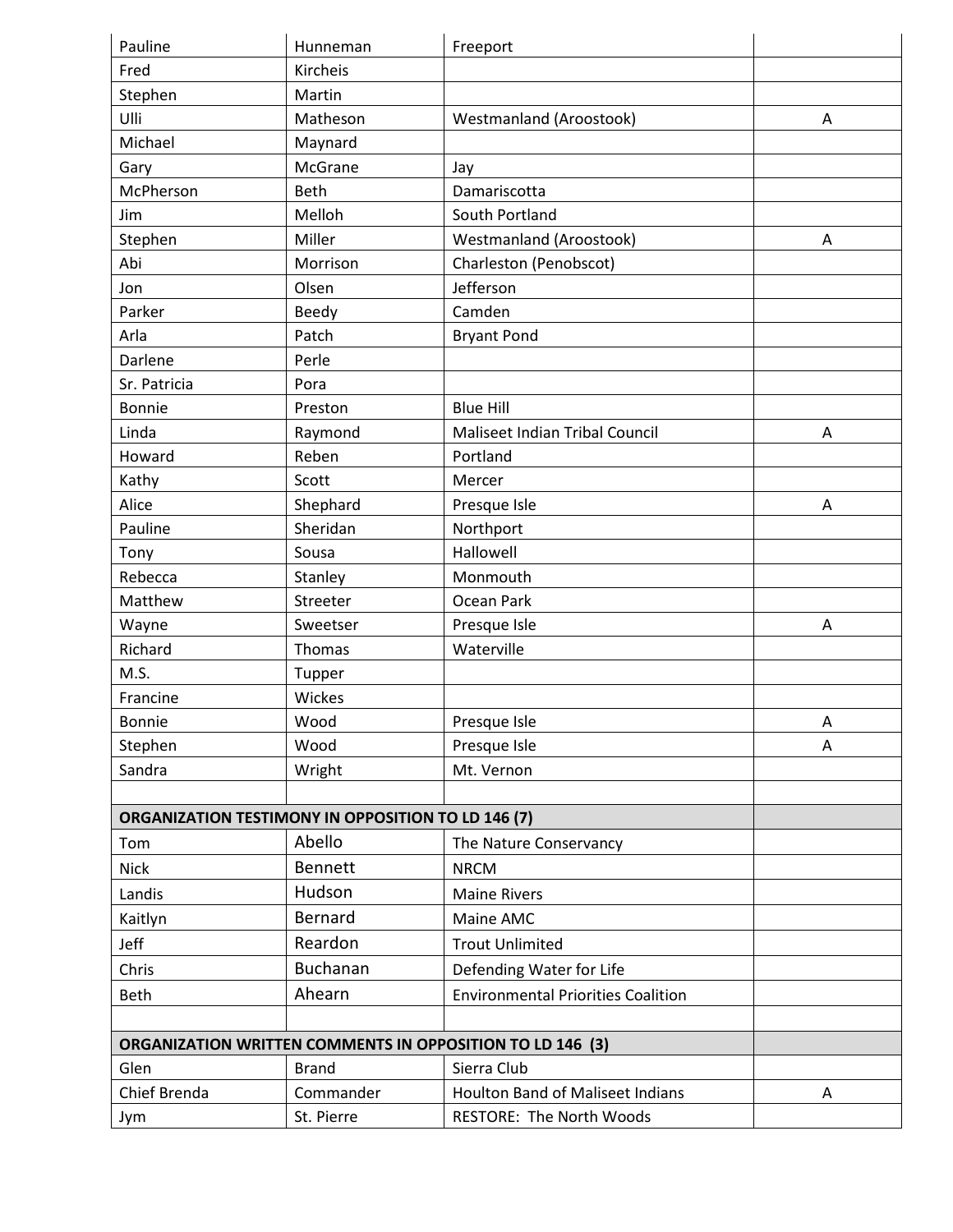| <b>Opposition Comment Towns (65)</b> | <b>Number of Comments from Town</b> |
|--------------------------------------|-------------------------------------|
| Appleton                             |                                     |
| Argyle Township                      |                                     |
| Athens                               |                                     |
| Augusta                              |                                     |
| Bangor                               | 3                                   |
| <b>Blue Hill</b>                     | $\overline{2}$                      |
| <b>Brunswick</b>                     | $\overline{2}$                      |
| <b>Bryant Pond</b>                   |                                     |
| Camden                               | $\overline{2}$                      |
| Cape Elizabeth                       |                                     |
| Cape Porpois                         |                                     |
| Carr Pond (Aroostook)                |                                     |
| Charleston                           | 3                                   |
| Cumberland                           |                                     |
| Damariscotta                         |                                     |
| Dover-Foxcroft                       | 3                                   |
| Dresden                              |                                     |
| Easton (Aroostook)                   | 2                                   |
| Edgecomb                             | $\overline{2}$                      |
| Fort Fairfield (Aroostook)           |                                     |
| Freeport                             |                                     |
| Greene                               |                                     |
| Hallowell                            | 3                                   |
| Harmony                              |                                     |
| Harpswell                            | 2                                   |
| Houlton (Aroostook)                  | 2                                   |
| Jay                                  |                                     |
| Jefferson                            |                                     |
| Kittery                              |                                     |
| Liberty                              |                                     |
| Mapleton (Aroostook)                 |                                     |
| Mars Hill (Aroostook)                | $\overline{2}$                      |
| Mercer                               |                                     |
| Monmouth                             |                                     |
| Monroe                               | $\mathfrak{p}$                      |
| Mt. Vernon                           | $\overline{2}$                      |
| New Gloucester                       |                                     |
| North Bridgton                       |                                     |
| North Yarmouth                       |                                     |
| Northport                            |                                     |
| Ocean Park                           |                                     |
| Orland                               |                                     |
| Orneville TWP                        | 2                                   |
| Orono                                | $\overline{2}$                      |
| Penobscot                            |                                     |
| Phippsburg                           |                                     |
| Pittston                             | $\overline{2}$                      |
| Porter                               |                                     |
| Portland                             | 6                                   |
| Presque Isle (Aroostook)             | 8                                   |
| Rome                                 |                                     |
| Sedgewick                            |                                     |
| South Portland                       | $\overline{2}$                      |
| Stonington                           | $\overline{2}$                      |
| Surry                                |                                     |
| Township D Range 2 (Aroostook)       |                                     |
| Waterville                           | $\overline{2}$                      |
| Westbrook                            |                                     |
| Westmanland (Aroostook)              | 3                                   |